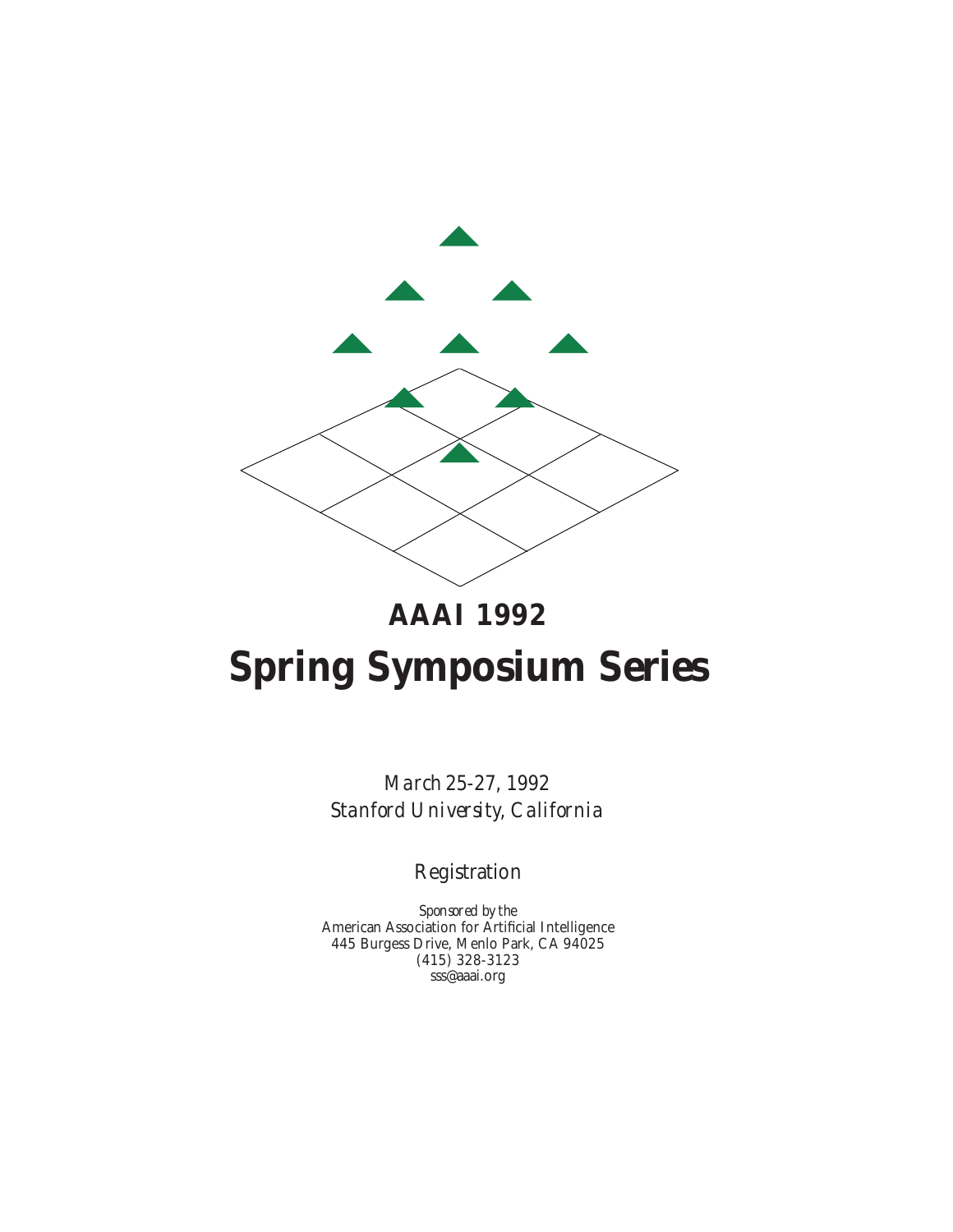The American Association for Artificial Intelligence, in cooperation<br>with Stanford University's Depart-<br>ment of Computer Science, presents the cial Intelligence, in cooperation ment of Computer Science, presents the 1992 Spring Symposium Series, to be held March 25–27, 1992, at Stanford University. The topics of the nine symposia in the 1992 Spring Symposium Series are:

- AI in Medicine
- Cognitive Aspects of Knowledge Acquisition
- Computational Considerations in Supporting Incremental Modification and Reuse
- Control of Selective Perception
- Knowledge Assimilation
- Practical Approaches to Scheduling and Planning
- Producing Cooperative Explanations
- Propositional Knowledge Representation
- Reasoning with Diagrammatic Representations

The highlights of each symposium will be presented at a special plenary session. Working notes will be prepared and distributed to participants in each symposium, but will not otherwise be available.

Each symposium will have limited attendance. Participants will be expected to attend a single symposium throughout the symposium series. In addition to participants selected by the program committees of the symposia, a limited number of other interested parties will be allowed to register in each symposium on a firstcome, first-served basis. To register, please fill out the enclosed form, and send it along with payment to:

**Spring Symposium Series–92** AAAI 445 Burgess Drive Menlo Park, CA 94025

## **Artificial Intelligence in Medicine**

In the 1992 AIM Symposium, we seek to emphasize representing and reasoning with medical knowledge. To stimulate comparisons, the program committee has selected a recent review article to be used as the focus of workshop activities. The article "Graft-versus-Host Disease" from the *New England Journal of Medicine* volume 324, number 10, pages 667–674 (March 7, 1991), describes a wide range of medical concepts. Investigators are asked to describe how they would represent any aspect (diagnostic, therapeutic, physiologic) of this knowledge in their formalism or to demonstrate how their methodology would approach the required reasoning tasks.

*Program Committee:* Bruce Buchanan, Michael Kahn (cochair, kahn@informatics.wustl.edu), Mark Musen, Jack Smith (cochair), Peter Szolovits.

# **Cognitive Aspects of Knowledge Acquisition**

The objective of this symposium is to bring together a multi-disciplinary group of researchers to focus on issues associated with cognitive aspects of knowledge acquisition. It will have as its theme the knowledge processes of society, what these are, how the knowledge construct arises in model, what purpose it serves as a theoretical and practical construct, how individual cognitive processes mesh with socio-cultural processes, and the roles of information technology and artificial intelligence in the development of these processes.

*Program Committee:* John H. Boose, Bill Clancey, Brian Gaines (gaines@cpsc.ucalgary.ca), Alain Rappaport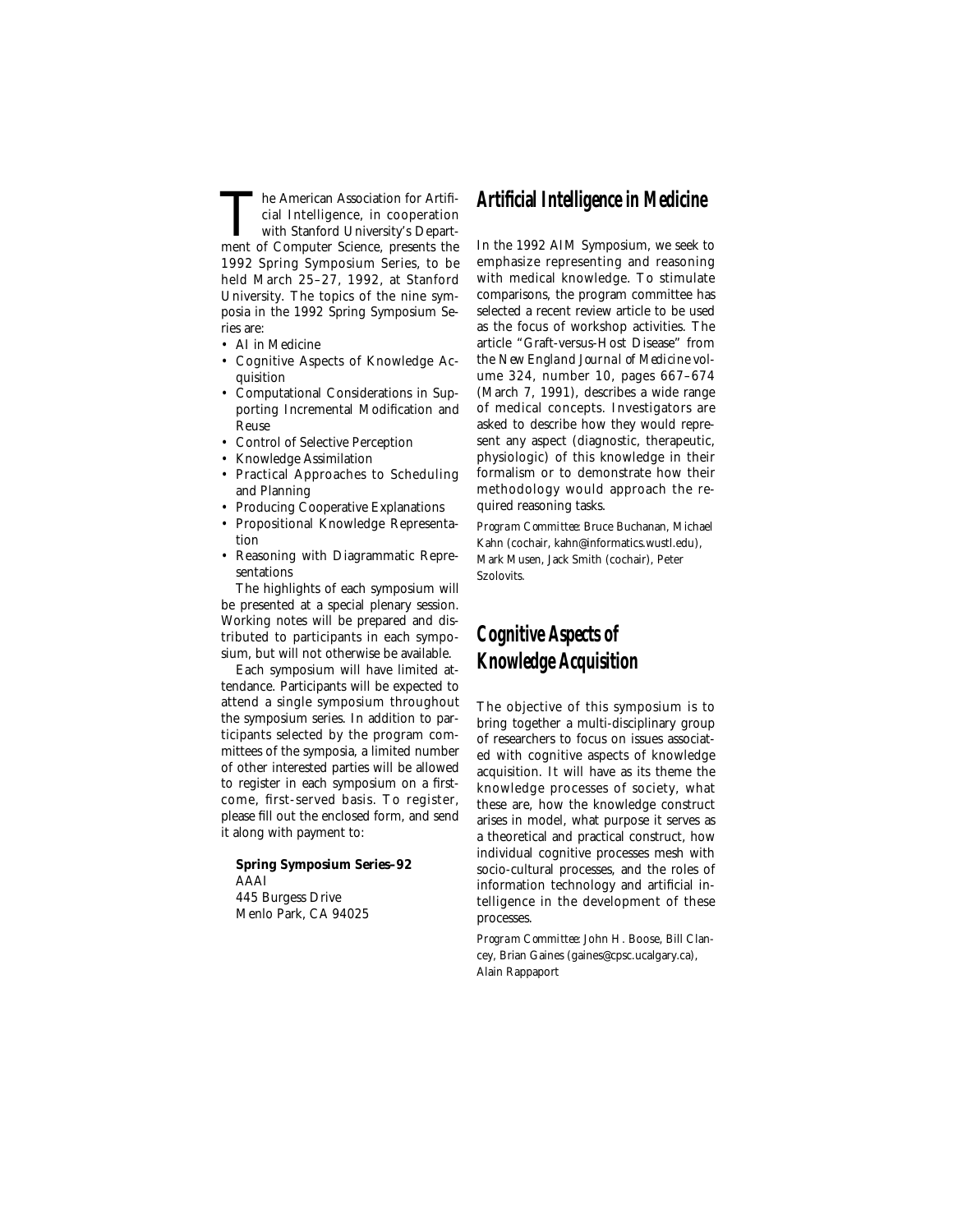# **Computational Considerations in Supporting Incremental Modification and Reuse**

The ability to modify previously synthesized artifacts (such as plans, designs, and programs) to meet new specifications is very valuable for many tasks. This symposium seeks to bring together researchers working on modification issues in various areas to facilitate sharing of techniques. The major goals of the symposium are to identify the principles that have been used in developing methods for incremental modification in various domains, classify the tasks to which they are applicable, and search for unifying themes among the diversity of modification strategies and systems.

*Program Committee:* Ashok Goel, Subbarao Kambhampati (chair, rao@cs.stanford.edu), John Mylopolous, Bill Swartout

## **Control of Selective Perception**

Sensing concerns are increasingly being recognized as crucial to the development of competent mobile robots and other autonomous agents. As tasks and environments increase in complexity, however, it is not feasible to continually sense all relevant features. The robot or agent must selectively perceive features of the environment: it must decide what and where to sense, when to sense, and at what resolution. Often these decisions depend on the context and the task being performed. The goal of this symposium is to bring together researchers who are tackling the problem of actively controlling sensory processing requirements through a diversity of techniques and methodologies, both empirical and theoretical.

*Program Committee:* Dana Ballard, Tom Dean, James Firby, Reid Simmons (chair, reid.simmons @cs.cmu.edu)

### **Knowledge Assimilation**

In recent years, much machine learning research has concentrated on speedup learning and concept induction as separate tasks. Important new paradigms have emerged, notably explanation-based learning and PAC theory. However, little attention has been paid to learning techniques that enable an agent to improve its performance along multiple dimensions over time. The symposium will focus on this task as a potential new unifying theme for research. The title "Knowledge Assimilation" calls attention to the need to mesh together existing and newly acquired knowledge in improving the overall competence of an agent.

*Program Committee:* Tom Dietterich, Charles Elkan (elkan@cs.ucsd.edu), Oren Etzioni, Bart Selman

# **Practical Approaches to Scheduling and Planning**

Government and industry require practical approaches to a diverse set of complex scheduling and planning problems. While scheduling has been studied in isolation for many years, recent advances in artificial intelligence, control theory, and operations research indicate a renewed interest in this area. In addition, the scheduling problem is being defined more generally, and work is beginning to consider the closed-loop use of scheduling systems in operational contexts. This symposium will serve to bring together theorists and practitioners from diverse backgrounds, with the aim of disseminating recent results and fostering the development of a cross-discipline understanding. Send questions regarding the objectives and content of this symposium to zweben@ptolemy.arc.nasa.gov.

*Program Committee:* Mark Drummond, Mark Fox, Austin Tate, Monte Zweben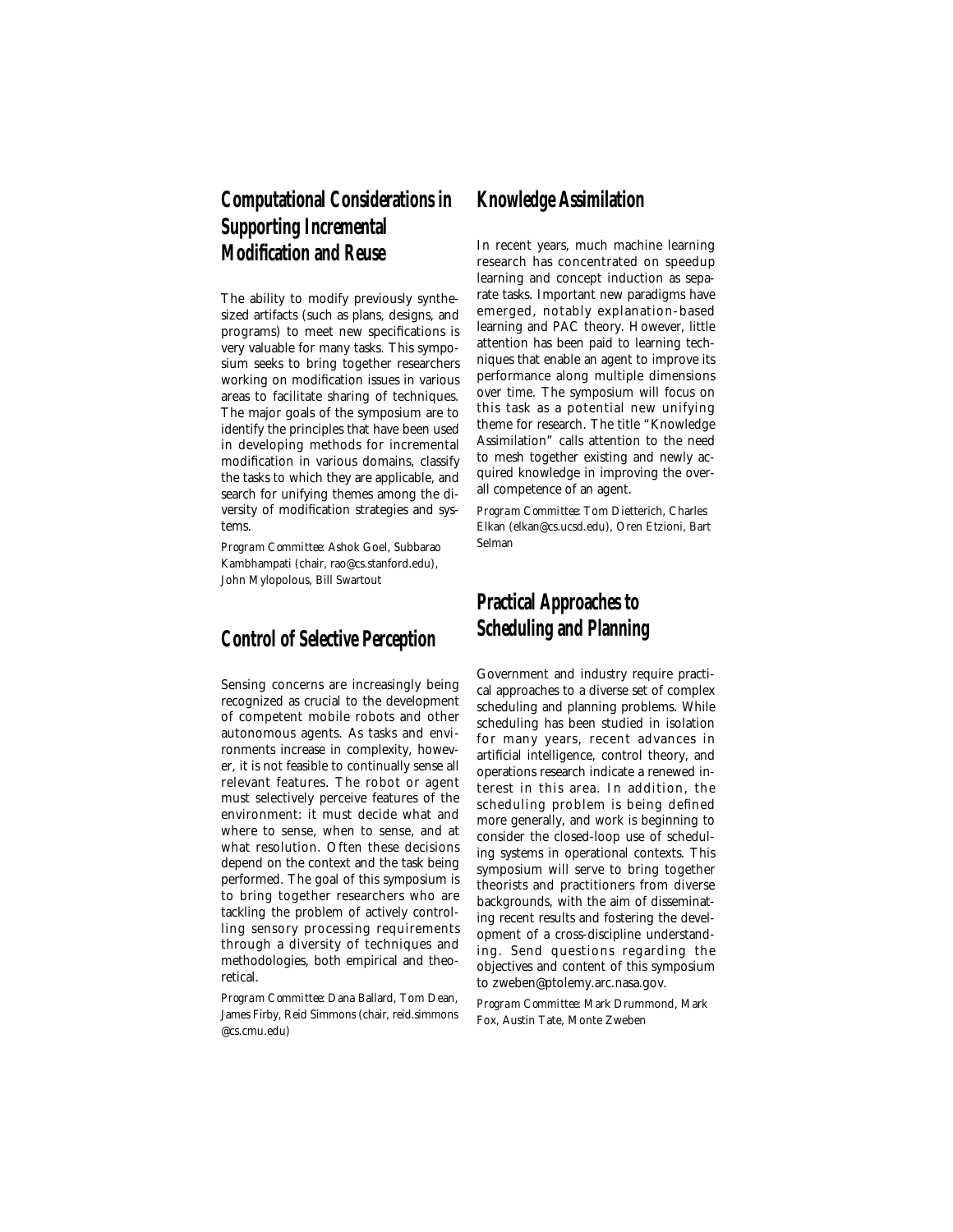# **Producing Cooperative Explanations**

Modeling the process of providing cooperative explanations is relevant to many different areas within AI. These areas include user and student modeling, discourse processing, plan formation, text generation, intelligent interfaces, and expert systems. This symposium will allow researchers to present and evaluate computational models of the process of providing these explanations. Some of the questions to be discussed include the techniques and knowledge required to support cooperative explanations, how to represent and evaluate explanations, how to re-explain, how the domain affects explanations, and how existing explanation systems work.

*Program Committee:* David Chin, Johanna Moore, Cecile Paris, Alex Quilici (chair, alex@wiliki.eng.hawaii.edu)

# **Propositional Knowledge Representation**

The key to propositional knowledge representation is that propositions can be represented by terms in a formal representation language, and hence properties of propositions and beliefs about propositions can be represented. This facilitates the study of representation and reasoning about beliefs, nested beliefs, and other propositional attitudes such as desires, wants, hopes, and intentions. This symposium will bring together researchers interested in propositional knowledge representation, including those involved in propositional knowledge representation systems such as conceptual graphs, SNePS, propositional surrogates, and ViewGen.

*Program Committee:* John Barnden, Deepak Kumar (kumard@cs.buffalo.edu), Joao P.Martins, Stuart C. Shapiro (chair), John F. Sowa

# **Reasoning with Diagrammatic Representations**

This symposium is designed to bring together researchers from AI and cognitive science who share an interest in computational and cognitive investigations of representations and processes that underlie imagery, and the role of imagery in inference and reasoning. Its goals are stimulating interdisciplinary dialogues, reviewing current state of research, investigating potential roles of diagrammatic reasoning in different tasks, and identifying directions for future research. Issues to be addressed include (but are not limited to) cognitive theories of imagery and imaginal reasoning, approaches to computational realization of diagrammatic representation and reasoning, constraints that cognitive theories provide to computational models, and potential AI applications.

*Program Committee:* B. Chandrasekaran (cochair), Yumi Iwasaki, Hari Narayanan (narayan@cis.ohio-state.edu), Herbert Simon (cochair)

# **Registration**

#### **All attendees must preregister.**

Each symposium has a limited attendance, with priority given to invited attendees. **All accepted authors, symposium participants, and other invited attendees must register by January 31, 1992.** After that period, registration will be opened up to the general membership of AAAI and other interested parties. **All registrations must be postmarked by February 14, 1992.**

Your registration fee of \$205.00 (students \$85.00; legible proof of full-time student status must be included) covers your attendance at the symposium, a copy of the working notes for your symposium, and the reception.

Please fill out the attached registration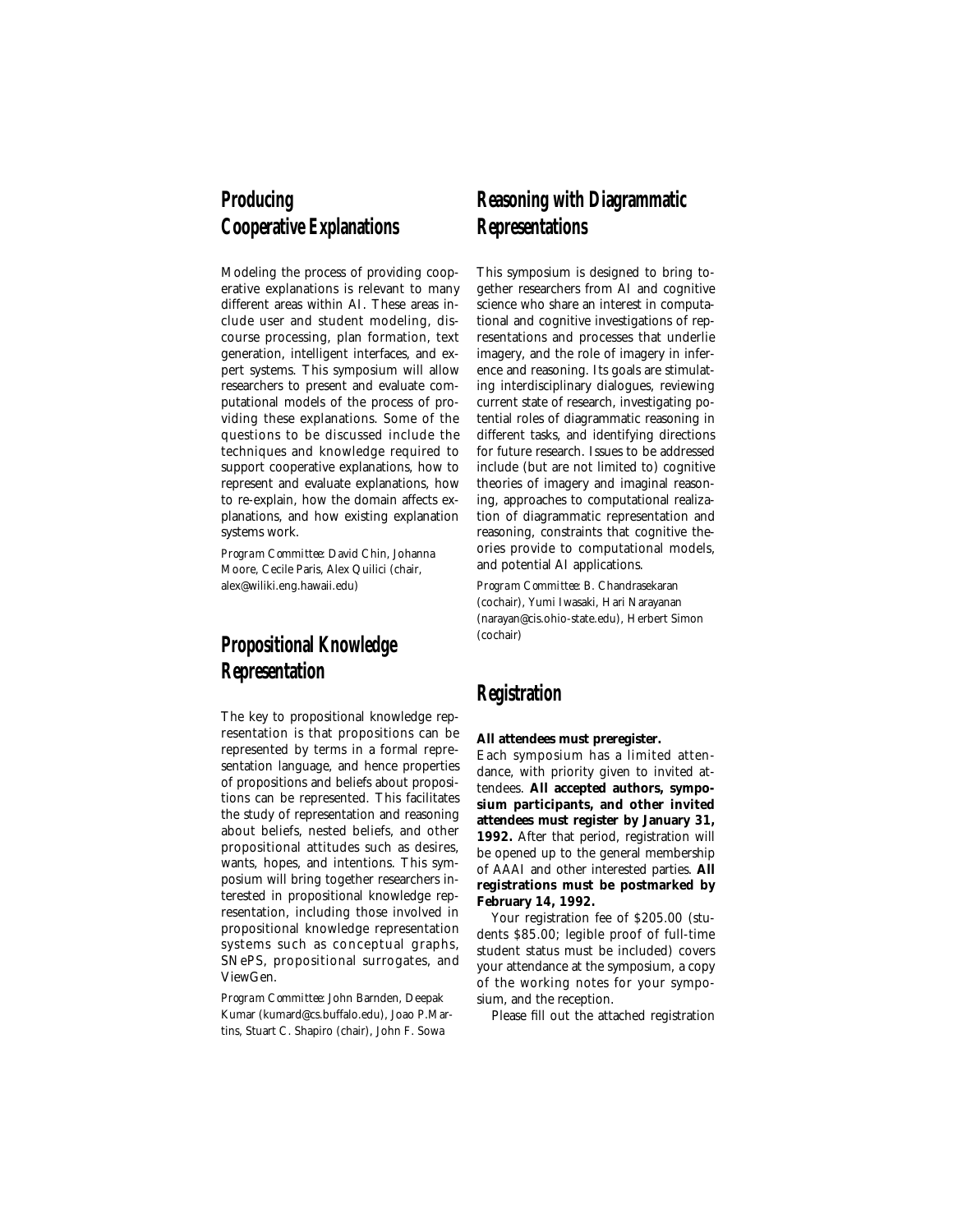form and mail it with your fee to:

AAAI 1992 Spring Symposium Series 445 Burgess Drive Menlo Park, CA 94025

Checks (drawn on US bank) or international money orders should be made out to AAAI. VISA, MasterCard and American Express are also accepted.

Parking will be available on the Stanford campus from March 25-27 for \$15.00. Application for a parking permit is included on the attached registration form. A permit will be mailed to you with your preregistration materials along with a map and directions to the assigned lots.

**Please note: Requests for refunds must be received in writing by March 6, 1992. A \$25.00 processing fee will be levied on all refunds granted.**

When you arrive at Stanford, please pick up your complete registration packet in the lobby of Kresge Auditorium, located next to the School of Law. Registration hours will be:

*Tuesday, March 24:* 2:00 PM – 5:00 PM *Wednesday, March 25:* 8:00 AM – 5:00 PM *Thursday, March 26:* 8:00 AM – 5:00 PM *Friday, March 27:* 8:00 AM – 12:00 PM

Please call Annette Eldredge at 415/328-3123 for further information.

# **Tentative Program Schedule**

*(subject to change)*

#### **Wednesday, March 25**

9:00 AM – 5:30 PM: Symposia Sessions 6:00 PM – 7:00 PM: Reception, Tressider Oak Lounge

**Thursday, March 26**

9:00 AM – 5:30 PM: Symposia Sessions 7:30 PM – 10:00 PM: Plenary Session, Kresge Auditorium

#### **Friday, March 27**

9:00 AM – 12:30 PM: Symposia Sessions

# **Hotels**

For your convenience, AAAI has reserved a block of rooms at the following hotels. **Symposium attendees must contact the hotels directly. Please identify yourself as an American Association for Artificial Intelligence Spring Symposium registrant to qualify for the reduced rate.**

#### **Creekside Inn (Best Western)**

3400 El Camino Real Palo Alto, CA 94306 415/493-2411 (Reserve before 3/1/92)

*Rates:* \$62.00 (S), \$68.00 (D) Distance to Stanford Oval: 1.2 miles Marguerite shuttle pick-up: 0.5 mile

#### **Hyatt Palo Alto (Rickeys)**

4219 El Camino Real Palo Alto, CA 94306 415/493-8000 (Reserve before 3/10/92) *Rates:* \$88.00 (S), \$98.00 (D) Distance to Stanford Oval: 3.2 miles Hotel shuttle to Stanford Oval

#### **Mermaid Inn**

727 El Camino Real Menlo Park, CA 94025 415/323-9481 (Reserve before: 3/1/92) *Rates:* \$62.00 – \$68.00 (S or D) Distance to Stanford Oval: 1.9 miles

#### **Riviera Motor Lodge**

15 El Camino Real Menlo Park, CA 94025 415/321-8772 (Reserve before 3/1/92)

*Rates:* \$47.00 (S), \$57.00 (D) Distance to Stanford Oval: 1.4 miles

#### **Stanford Park Hotel**

100 El Camino Real Menlo Park, CA 94025 415/322-1234 (Reserve before 3/10/92)

*Rates:* \$110.00 (S or D) Distance to Stanford Oval: 1.4 miles Marguerite shuttle pick-up: 0.5 mile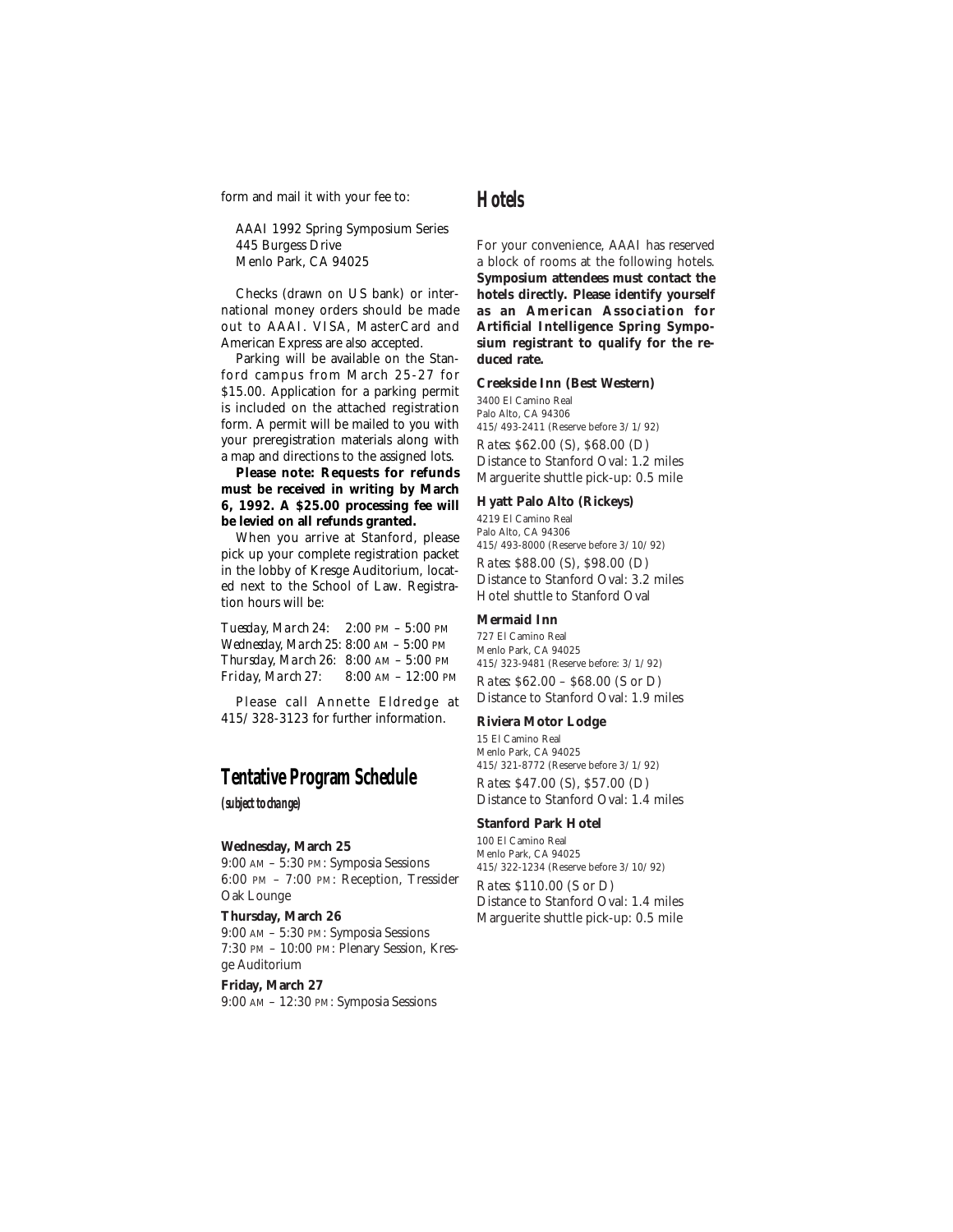### **Other Hotels**

(Available only on a first-come, first served basis; all prices are subject to changes without notice)

#### **The Cardinal Hotel**

235 Hamilton Avenue Palo Alto, CA 94301 415/323-5101

*Rates:* \$45-\$65 , Stanford rate (S or D) Distance to Stanford Oval: 1.0 miles Marguerite shuttle stop nearby

#### **Hotel California**

2431 Ash Street Palo Alto, CA 94306 415/322-7666

*Rates:* \$48 (S), \$51 (D) (Continental breakfast included) Distance to Stanford Oval: 2.1 miles Marguerite shuttle stop nearby

#### **Travelodge**

3255 El Camino Real Palo Alto, CA 94306 415/493-6340 *Rates:* \$50.00 (S), \$58.00 (D) Distance to Stanford Oval: 1 mile

# **Air Transportation**

The American Association for Artificial Intelligence has selected American Airlines as the official carrier. Fares will reflect a five percent savings off any applicable discounted fare (except Canada) or a forty-five percent discount from the full roundtrip coach class fares (the discount is thirty-five percent for Canadian destinations or origins). A three-day advance purchase applies to all fares. The preferred travel agent is Custom Travel, phone 415-369-2105 or 800-367-2105, but you or your travel agent can also call American Airlines' toll-free number for reservations: 800-433-1790 between 6:00 AM and 12:00 MIDNIGHT CST. The special discount code is: \*S01Z2U8

*Restrictions:* Reservations for flights requiring advance purchase must adhere to all the restrictions that apply to that fare.

Regular coach fares and some other nonrestrictive fares do not require advance booking. To be sure of availability, book early. In order to qualify for these special discounted fares, travel must be roundtrip within the continental United States and travel must take place between March 23 and March 29, 1992.

**Disclaimer:** In offering the Creekside Inn (Best Western), Hyatt Palo Alto (Rickeys), Stanford Park Hotel, Mermaid Inn, Riviera Motor Lodge, and American Airlines (hereinafter referred to as "Supplier") and all other service providers for the AAAI Spring Symposium Series, the American Association for Artificial Intelligence acts only in the capacity of agent for the Supplier which is the provider of transportation or of hotel rooms. Because the American Association for Artificial Intelligence has no control over the personnel, equipment or operations of providers of accommodations or other services included as part of the Symposium program, AAAI assumes no responsibility for and will not be liable for any personal delay, inconveniences or other damage suffered by symposium participants which may arise by reason of (1) any wrongful or negligent acts or omissions on the part of any Supplier or its employees, (2) any defect in or failure of any vehicle, equipment or instrumentality owned, operated or otherwise used by any Supplier, or (3) any wrongful or negligent acts or omissions on the part of any other party not under the control, direct or otherwise, of AAAI.

### **Ground Transportation**

*This information is the best available at time of printing. Fares and routes change frequently. Please check by telephoning the appropriate numbers below for the most upto-date information.*

#### **Van**

*Airport Connection*—Van service \$20.00 one way to and from San Francisco Airport, for one or two persons to Palo Alto or Menlo Park. From San Jose Airport, shared ride service (no vans) is \$29.00 to any location in Palo Alto or Menlo Park for one or two persons. Cash, major credit cards, or checks accepted. Call 415/363-1500 within California, or 800/247-7678 in other areas. White courtesy telephone available at San Francisco Airport.

*Supershuttle*—24 hour van service to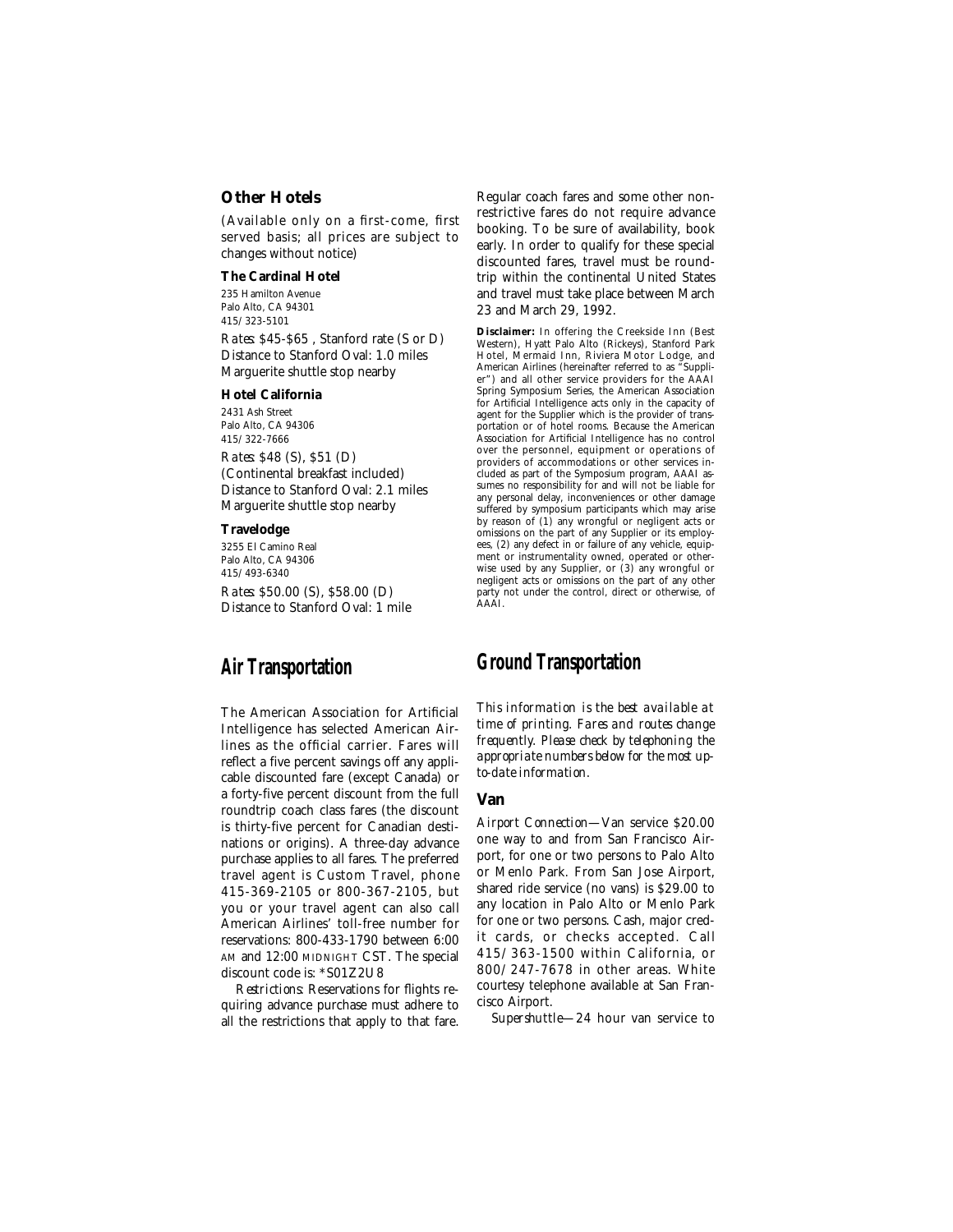and from San Francisco Airport (upper level). San Francisco Airport–Palo Alto rates are: \$23.00 for one person one way; \$23.00 plus \$7.00 for two persons going to the same address. Cash and major credit cards accepted. For reservations call 415/558-8500.

#### **Stanford Shuttle**

The Stanford University Marguerite Shuttle Bus service provides service from several points along El Camino Real, the train station, and other surrounding locations to the Stanford Oval as well as transportation around the Stanford campus. Complete Marguerite schedules will be included in registration packet.

### **Train**

CalTrain runs between San Francisco and Palo Alto station starting at 4:50 AM with the last train leaving San Francisco at 10:00 PM (weekdays). The fare is \$6.00 round trip for same-day travel, or \$3.00 one way. For up-to-date fare information and time tables, call 415/557-8661 or toll free 800/558-8661.

### **Car**

Hertz has been designated as the official rental car company for the AAAI Spring Symposium Series. To qualify for the special rates arranged with Hertz, please call the Hertz convention desk at 800/654- 2240. Be sure to identify yourself as an attendee of the symposium, and give the code CV2109. Hertz has convenient rental desks located at both the San Francisco and San Jose airports, and at Hyatt Rickeys in Palo Alto. To be assured of the best possible rates at the time of booking, ask if there is a lower rate for the time of rental.